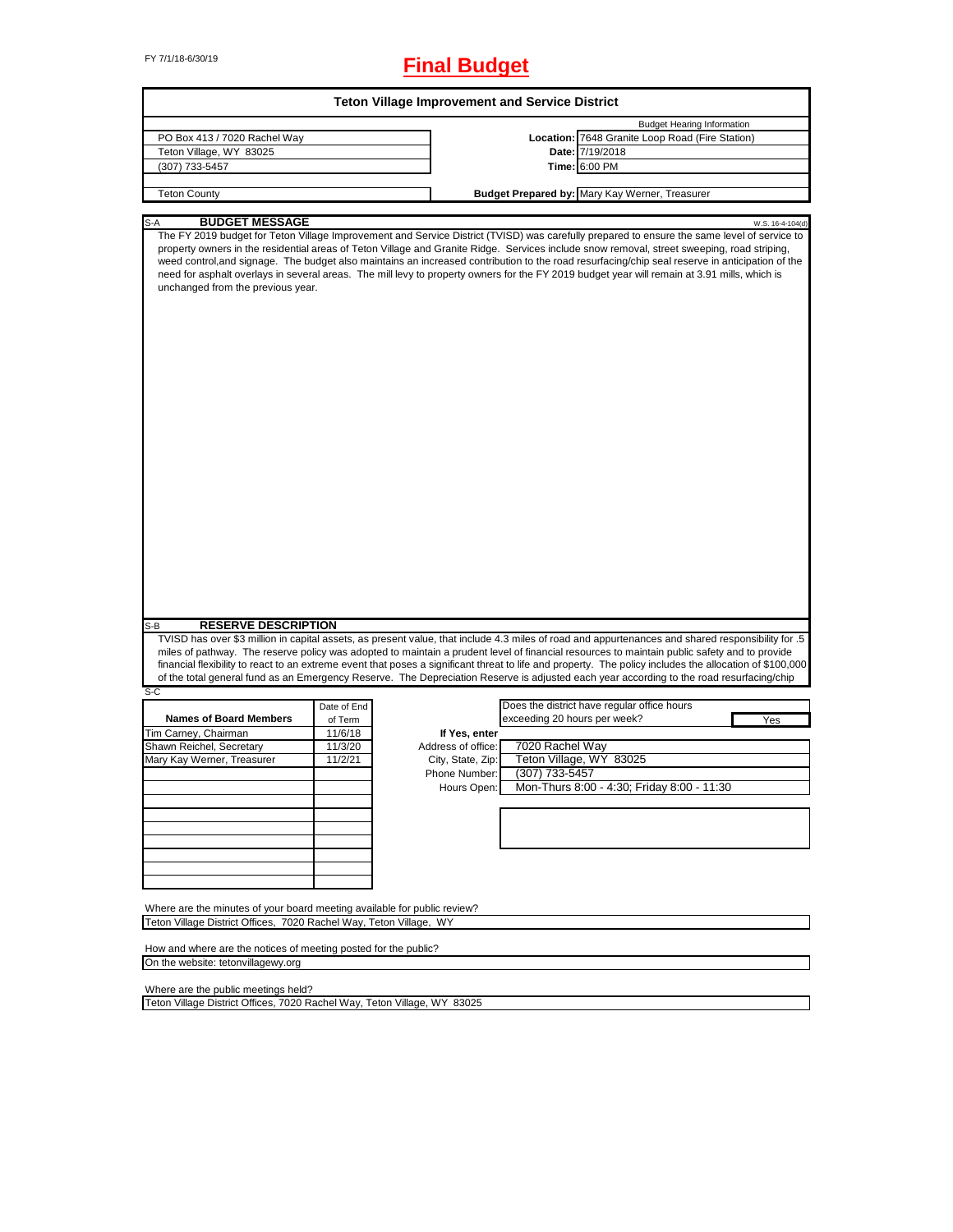# **FINAL BUDGET SUMMARY**

|       | <b>OVERVIEW</b>                                             | 2016-2017<br>Actual | 2017-2018<br>Estimated | 2018-2019<br>Proposed | <b>Final Approval</b> |
|-------|-------------------------------------------------------------|---------------------|------------------------|-----------------------|-----------------------|
|       |                                                             |                     |                        |                       |                       |
| $S-1$ | <b>Total Budgeted Expenditures</b>                          | \$212.978           | \$271.393              | \$276.721             | \$276,721             |
| $S-2$ | <b>Total Principal to Pay on Debt</b>                       | \$0                 | \$0 <sub>1</sub>       | \$0                   | \$0                   |
| $S-3$ | <b>Total Change to Restricted Funds</b>                     | \$50,000            | \$85,089               | \$84,739              | \$84,739              |
|       |                                                             |                     |                        |                       |                       |
| $S-4$ | <b>Total General Fund and Forecasted Revenues Available</b> | \$1,008,364         | \$1,034,181            | \$939,309             | \$939,309             |
| $S-5$ | Amount requested from County Commissioners                  | \$311,103           | \$336,217              | \$347.688             | \$347,688             |
|       |                                                             |                     |                        |                       |                       |
| $S-6$ | <b>Additional Funding Needed:</b>                           |                     |                        | \$0                   | \$0                   |

|        | <b>REVENUE SUMMARY</b>                       | 2016-2017 | 2017-2018 | 2018-2019 | <b>Final Approval</b>                          |
|--------|----------------------------------------------|-----------|-----------|-----------|------------------------------------------------|
|        |                                              | Actual    | Estimated | Proposed  |                                                |
|        |                                              |           |           |           |                                                |
| $S-7$  | <b>Operating Revenues</b>                    | \$0       | \$0       | \$0       | \$0                                            |
| $S-8$  | Tax levy (From the County Treasurer)         | \$311,103 | \$336,217 | \$347,688 | \$347,688                                      |
| $S-9$  | <b>Government Support</b>                    | \$0       | \$0       | \$0       | \$0                                            |
| $S-10$ | Grants                                       | \$0       | \$0       | \$0       | \$0                                            |
| $S-11$ | Other County Support (Not from Co. Treas.)   | \$0       | \$0       | \$0       | \$0                                            |
| $S-12$ | <b>Miscellaneous</b>                         | \$13,573  | \$14,276  | \$13,771  | \$13,771                                       |
| $S-13$ | <b>Other Forecasted Revenue</b>              | \$0       | \$0       | \$0       | \$0                                            |
|        |                                              |           |           |           |                                                |
| $S-14$ | <b>Total Revenue</b>                         | \$324,676 | \$350,493 | \$361,459 | \$361,459                                      |
|        | FY 7/1/18-6/30/19                            |           |           |           | Teton Village Improvement and Service District |
|        | <b>EXPENDITURE SUMMARY</b>                   | 2016-2017 | 2017-2018 | 2018-2019 | <b>Final Approval</b>                          |
|        |                                              | Actual    | Estimated | Proposed  |                                                |
|        |                                              |           |           |           |                                                |
| $S-15$ | <b>Capital Outlay</b>                        | \$25,167  | \$56,700  | \$2.000   | \$2,000                                        |
| $S-16$ | <b>Interest and Fees On Debt</b>             | \$0       | \$0       | \$0       | \$0                                            |
| $S-17$ | <b>Administration</b>                        | \$25,185  | \$29,963  | \$45,700  | \$45,700                                       |
| $S-18$ | <b>Operations</b>                            | \$161,726 | \$183,661 | \$227,621 | \$227,621                                      |
| $S-19$ | <b>Indirect Costs</b>                        | \$900     | \$1,069   | \$1,400   | \$1,400                                        |
|        |                                              |           |           |           |                                                |
| $S-20$ | <b>Total Expenditures</b>                    | \$212,978 | \$271,393 | \$276,721 | \$276,721                                      |
|        |                                              |           |           |           |                                                |
|        | <b>DEBT SUMMARY</b>                          | 2016-2017 | 2017-2018 | 2018-2019 | <b>Final Approval</b>                          |
|        |                                              | Actual    | Estimated | Proposed  |                                                |
|        |                                              |           |           |           |                                                |
| $S-21$ | <b>Principal Paid on Debt</b>                | \$0       | \$0       | \$0       | \$0                                            |
|        |                                              |           |           |           |                                                |
|        | <b>CASH AND INVESTMENTS</b>                  | 2016-2017 | 2017-2018 | 2018-2019 | <b>Final Approval</b>                          |
|        |                                              | Actual    | Estimated | Proposed  |                                                |
|        |                                              |           |           |           |                                                |
| $S-22$ | <b>TOTAL GENERAL FUNDS</b>                   | \$683,688 | \$683,688 | \$577,850 | \$577,850                                      |
|        |                                              |           |           |           |                                                |
|        | <b>Summary of Reserve Funds</b>              |           |           |           |                                                |
| $S-23$ | <b>Beginning Balance in Reserve Accounts</b> |           |           |           |                                                |
| $S-24$ | a. Depreciation Reserve                      | \$40,000  | \$90,000  | \$175,089 | \$175,089                                      |
| $S-25$ | b. Other Reserve                             | \$0       | \$0       | \$0       | \$0                                            |
| $S-26$ | c. Emergency Reserve (Cash)                  | \$100,000 | \$100,000 | \$100,000 | \$100,000                                      |
|        | Total Reserves (a+b+c)                       | \$140,000 | \$190,000 | \$275,089 | \$275,089                                      |
| $S-27$ | Amount to be added                           |           |           |           |                                                |
| $S-28$ | a. Depreciation Reserve                      | \$50,000  | \$85,089  | \$84,739  | \$84,739                                       |
| $S-29$ | b. Other Reserve                             | \$0       | \$0       | \$0       | \$0                                            |
| $S-30$ | c. Emergency Reserve (Cash)                  | \$0       | \$0       | \$0       | \$0                                            |
|        | Total to be added (a+b+c)                    | \$50.000  | \$85.089  | \$84.739  | \$84.739                                       |
|        |                                              |           |           |           |                                                |
| $S-31$ | Subtotal                                     | \$190,000 | \$275,089 | \$359,828 | \$359,828                                      |

S-32 **Less Total to be spent** \$0 \$0 \$0 \$0

**S-33 TOTAL RESERVES AT END OF FISCAL YEAR 1990,000** \$275,089 \$359,828 \$359,828

Date adopted by Special District

*End of Summary*

*Budget Officer / District Official (if not same as "Submitted by")*

Teton Village, WY 83025 **DISTRICT ADDRESS:** PO Box 413 / 7020 Rachel Way **PREPARED BY:** Mary Kay Werner, Treasurer

**DISTRICT PHONE:** (307) 733-5457

1/29/18 *Form approved by Wyoming Department of Audit, Public Funds Division Prepared in compliance with the Uniform Municipal Fiscal Procedures Act (W.S. 16-4-101 through 124) as it applies.*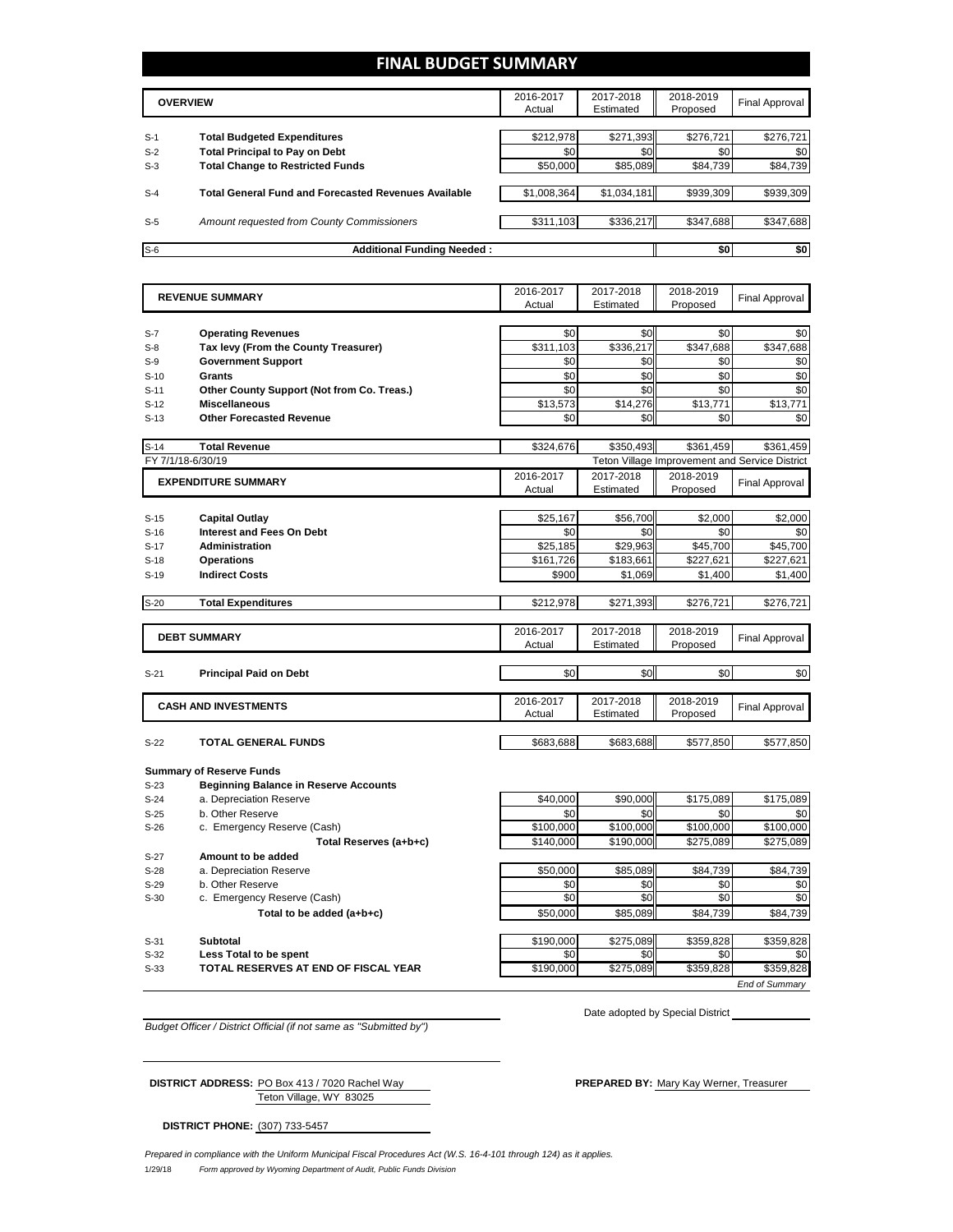# **Final Budget**

Teton Village Improvement and Service District

**NAME OF DISTRICT/BOARD**

**FYE** 6/30/2019

|                        | <b>PROPERTY TAXES AND ASSESSMENTS</b>                    |                          |                     |                        |                       |                       |
|------------------------|----------------------------------------------------------|--------------------------|---------------------|------------------------|-----------------------|-----------------------|
|                        |                                                          |                          |                     |                        |                       |                       |
|                        |                                                          |                          | 2016-2017<br>Actual | 2017-2018<br>Estimated | 2018-2019<br>Proposed | <b>Final Approval</b> |
| $R-1$                  | <b>Property Taxes and Assessments Received</b>           |                          |                     |                        |                       |                       |
| $R-1.1$                | Tax Levy (From the County Treasurer)                     |                          | \$311,103           | \$336,217              | \$347,688             | \$347,688             |
| $R-1.2$                | Other County Support                                     |                          |                     |                        |                       |                       |
|                        |                                                          |                          |                     |                        |                       |                       |
|                        | <b>FORECASTED REVENUE</b>                                |                          |                     |                        |                       |                       |
|                        |                                                          |                          |                     |                        |                       |                       |
|                        |                                                          |                          | 2016-2017           | 2017-2018              | 2018-2019             | <b>Final Approval</b> |
| $R-2$                  | <b>Revenues from Other Governments</b>                   |                          | Actual              | Estimated              | Proposed              |                       |
| $R - 2.1$              | State Aid                                                |                          | \$0                 | \$0                    | \$0                   |                       |
| $R-2.2$                | Additional County Aid (non-treasurer)                    |                          | $\overline{30}$     | $\overline{50}$        | $\overline{30}$       |                       |
| $R - 2.3$              | City (or Town) Aid                                       |                          | \$0                 | \$0                    | \$0                   |                       |
| $R - 2.4$              | Other (Specify)                                          |                          | \$0                 | \$0                    | \$0                   |                       |
| $R - 2.5$              | <b>Total Government Support</b>                          |                          | \$0                 | \$0                    | \$0                   | \$0                   |
| $R-3$                  | <b>Operating Revenues</b>                                |                          |                     |                        |                       |                       |
| $R - 3.1$              | <b>Customer Charges</b>                                  |                          | \$0                 | \$0                    | \$0                   |                       |
| $R-3.2$                | Sales of Goods or Services                               |                          | \$0                 | \$0                    | \$0                   |                       |
| $R - 3.3$              | <b>Other Assessments</b>                                 |                          | \$0                 | \$0                    | \$0                   |                       |
| $R - 3.4$              | <b>Total Operating Revenues</b>                          |                          | \$0                 | $\overline{50}$        | \$0                   | \$0                   |
| $R-4$                  | Grants                                                   |                          |                     |                        |                       |                       |
| $R - 4.1$              | <b>Direct Federal Grants</b>                             |                          | \$0                 | \$0                    | \$0                   |                       |
| $R - 4.2$              | <b>Federal Grants thru State Agencies</b>                |                          | \$0<br>\$0          | \$0<br>\$0             | \$0<br>\$0            |                       |
| $R - 4.3$<br>$R - 4.4$ | <b>Grants from State Agencies</b><br><b>Total Grants</b> |                          | \$0                 | \$0                    | \$0                   | \$0                   |
| $R-5$                  | <b>Miscellaneous Revenue</b>                             |                          |                     |                        |                       |                       |
| $R - 5.1$              | Interest                                                 |                          | \$2,610             | \$3,065                | \$3,690               | \$3,690               |
| $R-5.2$                | Other: Specify                                           | Reimbursements/pkg viola | \$10,963            | \$11,211               | \$10,081              | \$10,081              |
| $R - 5.3$              | Other: Additional                                        |                          |                     |                        |                       |                       |
| $R-5.4$                | <b>Total Miscellaneous</b>                               |                          | \$13,573            | \$14,276               | \$13,771              | \$13,771              |
| $R - 5.5$              | <b>Total Forecasted Revenue</b>                          |                          | \$13,573            | \$14,276               | \$13,771              | \$13,771              |
| $R-6$                  | <b>Other Forecasted Revenue</b>                          |                          |                     |                        |                       |                       |
| $R-6.1$                | a. Other past due-as estimated by Co. Treas.             |                          | \$0                 | \$0                    | \$0                   |                       |
| $R-6.2$                | b. Other forecasted revenue (specify):                   |                          |                     |                        |                       |                       |
| $R-6.3$                |                                                          |                          |                     |                        |                       |                       |
| $R-6.4$                |                                                          |                          |                     |                        |                       |                       |
| $R-6.5$                |                                                          |                          |                     |                        |                       |                       |
| $R-6.6$                | Total Other Forecasted Revenue (a+b)                     |                          | \$0                 | \$0                    | \$0                   | \$0                   |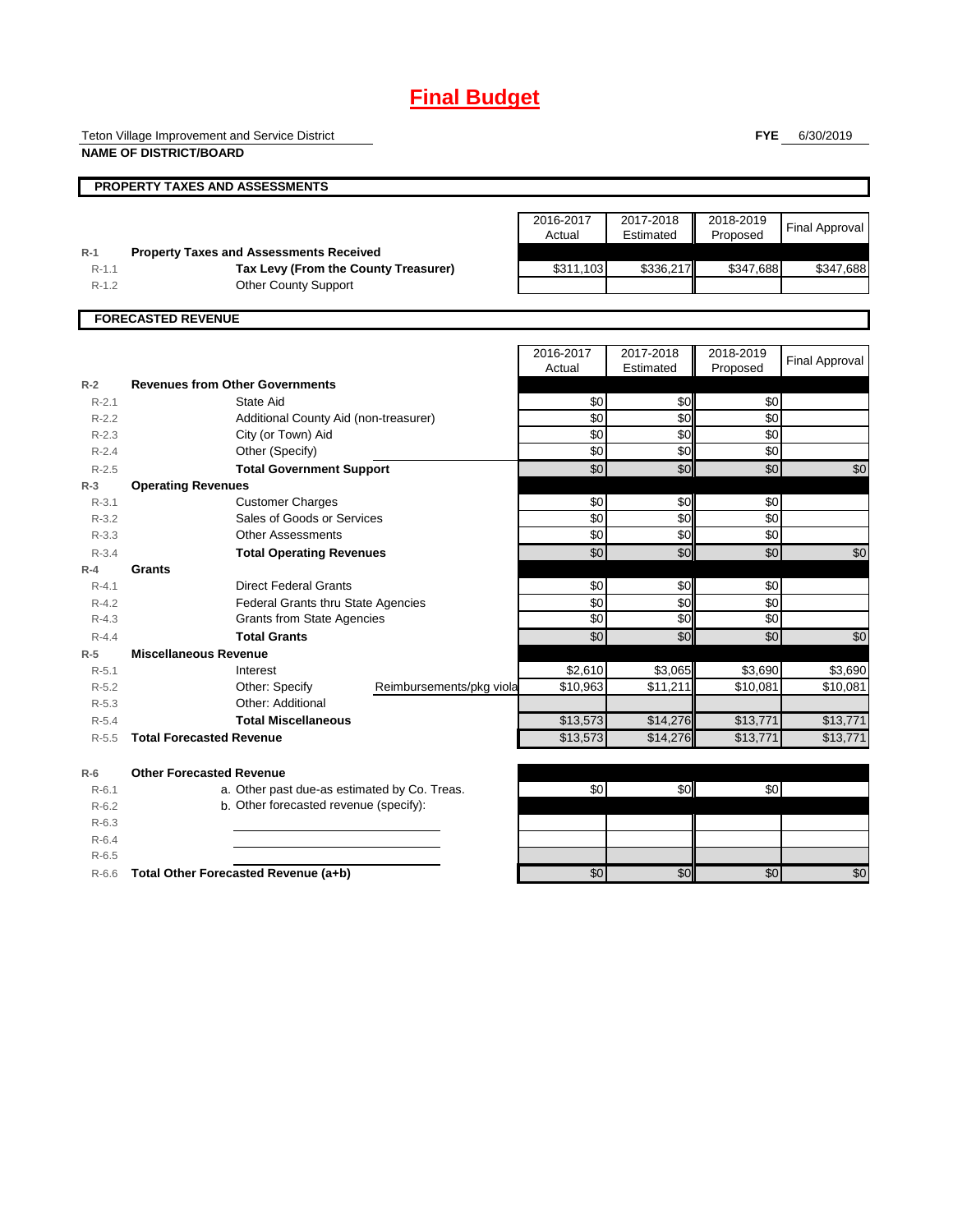# **CAPITAL OUTLAY BUDGET**

| $E-1$     | <b>Capital Outlay</b> |                        |
|-----------|-----------------------|------------------------|
| $F-11$    |                       | <b>Real Property</b>   |
| $F-12$    |                       | Vehicles               |
| $F-1.3$   |                       | Office Equipment       |
| $F-14$    |                       | Other (Specify)        |
| $E - 1.5$ |                       |                        |
| $F-16$    |                       |                        |
| $F-17$    |                       | see additional details |
| $F-1.8$   | TOTAL CAPITAL OUTLAY  |                        |

|           |                             |                        | 2016-2017 | 2017-2018 | 2018-2019 |                |
|-----------|-----------------------------|------------------------|-----------|-----------|-----------|----------------|
|           |                             |                        | Actual    | Estimated | Proposed  | Final Approval |
|           | <b>Capital Outlay</b>       |                        |           |           |           |                |
| $E - 1.1$ |                             | <b>Real Property</b>   |           |           |           |                |
| $E - 1.2$ |                             | Vehicles               |           |           |           |                |
| $E-1.3$   |                             | Office Equipment       |           |           |           |                |
| $E - 1.4$ |                             | Other (Specify)        |           |           |           |                |
| $E-1.5$   |                             |                        |           |           |           |                |
| $E-1.6$   |                             |                        |           |           |           |                |
| $E - 1.7$ |                             | see additional details | \$25,167  | \$56,700  | \$2,000   | \$2,000        |
| $E-1.8$   | <b>TOTAL CAPITAL OUTLAY</b> |                        | \$25,167  | \$56,700  | \$2,000   | \$2,000        |

#### **ADMINISTRATION BUDGET**

|           |                                      |                                 | Auuai    | Esumateu | <b>FIUPUSEU</b> |
|-----------|--------------------------------------|---------------------------------|----------|----------|-----------------|
| $E-2$     | <b>Personnel Services</b>            |                                 |          |          |                 |
| $E - 2.1$ |                                      | Administrator                   | \$9,514  | \$10,100 | \$11,000        |
| $E-2.2$   |                                      | Secretary                       | \$0      | \$0      | \$0             |
| $E - 2.3$ |                                      | Clerical                        | \$0      | \$0      | \$0             |
| $E - 2.4$ |                                      | Other (Specify)                 |          |          |                 |
| $E-2.5$   |                                      |                                 |          |          |                 |
| $E - 2.6$ |                                      |                                 |          |          |                 |
| $E - 2.7$ |                                      |                                 |          |          |                 |
| $E-3$     | <b>Board Expenses</b>                |                                 |          |          |                 |
| $E - 3.1$ |                                      | Travel                          | \$0      | \$0      | \$0             |
| $E - 3.2$ |                                      | Mileage                         | \$0      | \$0      | \$0             |
| $E - 3.3$ |                                      | Other (Specify)                 |          |          |                 |
| $E - 3.4$ |                                      |                                 |          |          |                 |
| $E - 3.5$ |                                      |                                 |          |          |                 |
| $E - 3.6$ |                                      |                                 |          |          |                 |
| $E-4$     | <b>Contractual Services</b>          |                                 |          |          |                 |
| $E - 4.1$ |                                      | Legal                           | \$3,150  | \$3,500  | \$6,000         |
| $E - 4.2$ |                                      | Accounting/Auditing             | \$1,550  | \$1,981  | \$2,100         |
| $E - 4.3$ |                                      | Other (Specify)                 |          |          |                 |
| $E - 4.4$ |                                      | Engineering                     | \$6,053  | \$7,700  | \$13,000        |
| $E - 4.5$ |                                      |                                 |          |          |                 |
| $E-4.6$   |                                      |                                 |          |          |                 |
| $E-5$     | <b>Other Administrative Expenses</b> |                                 |          |          |                 |
| $E - 5.1$ |                                      | <b>Office Supplies</b>          | \$352    | \$350    | \$400           |
| $E - 5.2$ |                                      | Office equipment, rent & repair | \$0      | \$1,000  | \$2,000         |
| $E-5.3$   |                                      | Education                       | \$0      | \$0      | \$0             |
| $E - 5.4$ |                                      | Registrations                   | \$0      | \$0      | \$0             |
| $E-5.5$   |                                      | Other (Specify)                 |          |          |                 |
| $E-5.6$   |                                      | Office Rent                     | \$3,000  | \$3,000  | \$3,000         |
| $E - 5.7$ |                                      | Postage                         | \$123    | \$217    | \$250           |
| $E - 5.8$ |                                      | see additional details          | \$1,443  | \$2,115  | \$7,950         |
| $E-6$     | <b>TOTAL ADMINISTRATION</b>          |                                 | \$25,185 | \$29,963 | \$45,700        |

|           |                                      | 2016-2017 | 2017-2018           | 2018-2019           | <b>Final Approval</b> |
|-----------|--------------------------------------|-----------|---------------------|---------------------|-----------------------|
|           |                                      | Actual    | Estimated           | Proposed            |                       |
| $E-2$     | <b>Personnel Services</b>            |           |                     |                     |                       |
| $E - 2.1$ | Administrator                        | \$9,514   | \$10,100            | \$11,000            | \$11,000              |
| $E - 2.2$ | Secretary                            | \$0       | \$0                 | \$0                 |                       |
| $E - 2.3$ | Clerical                             | \$0       | \$0                 | \$0                 |                       |
| $E - 2.4$ | Other (Specify)                      |           |                     |                     |                       |
| $E - 2.5$ |                                      |           |                     |                     |                       |
| $E - 2.6$ |                                      |           |                     |                     |                       |
| $E - 2.7$ |                                      |           |                     |                     |                       |
| $E-3$     | <b>Board Expenses</b>                |           |                     |                     |                       |
| $E - 3.1$ | Travel                               | \$0       | \$0                 | \$0                 |                       |
| $E - 3.2$ | Mileage                              | \$0       | \$0                 | \$0                 |                       |
| $E - 3.3$ | Other (Specify)                      |           |                     |                     |                       |
| $E - 3.4$ |                                      |           |                     |                     |                       |
| $E - 3.5$ |                                      |           |                     |                     |                       |
| $E - 3.6$ |                                      |           |                     |                     |                       |
| $E-4$     | <b>Contractual Services</b>          |           |                     |                     |                       |
| $E - 4.1$ | Legal                                | \$3,150   | \$3,500             | \$6,000             | \$6,000               |
| $E - 4.2$ | Accounting/Auditing                  | \$1,550   | \$1,981             | \$2,100             | \$2,100               |
| $E - 4.3$ | Other (Specify)                      |           |                     |                     |                       |
| $E - 4.4$ | Engineering                          | \$6,053   | \$7,700             | \$13,000            | \$13,000              |
| $E-4.5$   |                                      |           |                     |                     |                       |
| $E - 4.6$ |                                      |           |                     |                     |                       |
| $E-5$     | <b>Other Administrative Expenses</b> |           |                     |                     |                       |
| $E - 5.1$ | <b>Office Supplies</b>               | \$352     | \$350               | \$400               | \$400                 |
| $E - 5.2$ | Office equipment, rent & repair      | \$0       | $\overline{$}1,000$ | \$2,000             | \$2,000               |
| $E - 5.3$ | Education                            | \$0       | \$0                 | \$0                 |                       |
| $E - 5.4$ | Registrations                        | \$0       | \$0                 | \$0                 |                       |
| $E - 5.5$ | Other (Specify)                      |           |                     |                     |                       |
| $E-5.6$   | Office Rent                          | \$3,000   | \$3,000             | \$3,000             | \$3,000               |
| $E - 5.7$ | Postage                              | \$123     | \$217               | \$250               | \$250                 |
| $E - 5.8$ | see additional details               | \$1,443   | \$2,115             | $\overline{$7,950}$ | $\overline{$7,950}$   |
| $E-6$     | <b>TOTAL ADMINISTRATION</b>          | \$25,185  | \$29,963            | \$45,700            | \$45,700              |
|           |                                      |           |                     |                     |                       |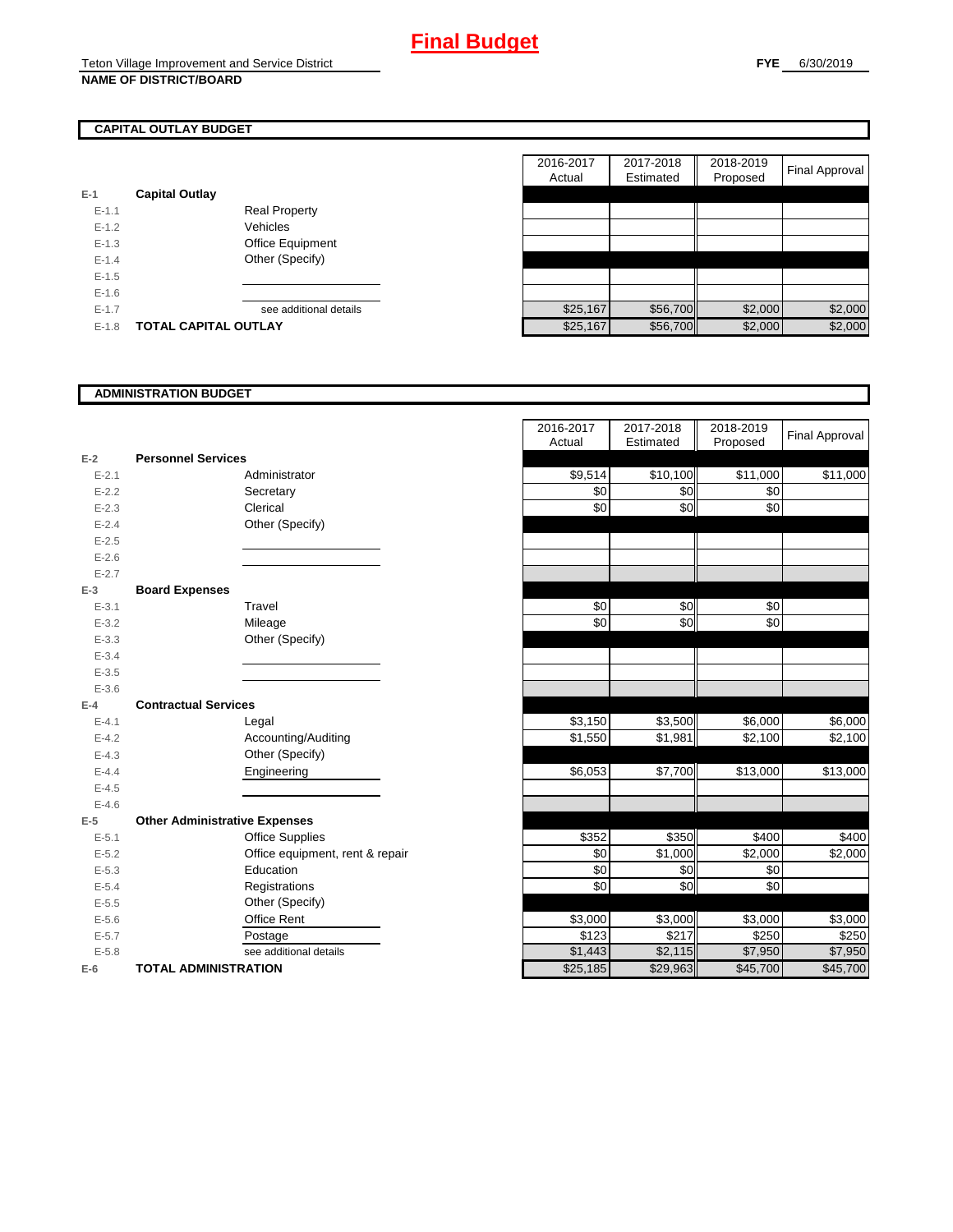# **FYE** 6/30/2019

# **OPERATIONS BUDGET**

|           |                                        | $\cdots$  | $-$       |           |
|-----------|----------------------------------------|-----------|-----------|-----------|
| $E-7$     | <b>Personnel Services</b>              |           |           |           |
| $E - 7.1$ | Wages--Operations                      | \$0       | \$0       | \$0       |
| $E - 7.2$ | <b>Service Contracts</b>               | \$0       | \$0       | \$0       |
| $E - 7.3$ | Other (Specify)                        |           |           |           |
| $E - 7.4$ | <b>Temp Services</b>                   | \$605     | \$4,000   | \$4,500   |
| $E - 7.5$ | PW Director, Hourly                    | \$23,460  | \$23,201  | \$25,771  |
| $E - 7.6$ |                                        |           |           |           |
| $E-8$     | <b>Travel</b>                          |           |           |           |
| $E - 8.1$ | Mileage                                | \$0       | \$0       | \$0       |
| $E - 8.2$ | Other (Specify)                        |           |           |           |
| $E - 8.3$ |                                        | \$0       | \$0       | \$0       |
| $E - 8.4$ |                                        | \$0       | \$0       | \$0       |
| $E - 8.5$ |                                        |           |           |           |
| $E-9$     | <b>Operating supplies (List)</b>       |           |           |           |
| $E - 9.1$ | Street Signs, Supplies                 | \$3,943   | \$10,255  | \$10,800  |
| $E - 9.2$ | Gas & Vehicle                          | \$1,800   | \$1,800   | \$1,800   |
| $E-9.3$   |                                        |           |           |           |
| $E - 9.4$ |                                        |           |           |           |
| $E - 9.5$ |                                        |           |           |           |
| $E-10$    | <b>Program Services (List)</b>         |           |           |           |
| $E-10.1$  | Road Repair                            | \$5,233   | \$12,400  | \$39,000  |
| $E-10.2$  | <b>Weed Control</b>                    | \$1,350   | \$1,372   | \$1,750   |
| $E-10.3$  | Landscaping/Brush Remo                 | \$9,617   | \$9,500   | \$14,000  |
| $E-10.4$  | Maintenance of Drainage                | \$5,649   | \$4,560   | \$8,000   |
| $E-10.5$  | see additional details                 | \$8,468   | \$10,744  | \$11,000  |
| $E-11$    | <b>Contractual Arrangements (List)</b> |           |           |           |
| $E-11.1$  | Snow Removal                           | \$91,420  | \$92,829  | \$96,000  |
| $E-11.2$  |                                        |           |           |           |
| $E-11.3$  |                                        |           |           |           |
| $E-11.4$  |                                        |           |           |           |
| $E-11.5$  |                                        |           |           |           |
| $E-12$    | <b>Other operations (Specify)</b>      |           |           |           |
| $E-12.1$  | Maintenance Lot O & M                  | \$10,181  | \$13,000  | \$15,000  |
| $E-12.2$  |                                        |           |           |           |
| $E-12.3$  |                                        |           |           |           |
| $E-12.4$  |                                        |           |           |           |
| $E-12.5$  |                                        |           |           |           |
| $E-13$    | <b>TOTAL OPERATIONS</b>                | \$161,726 | \$183,661 | \$227,621 |
|           |                                        |           |           |           |

|                |                                        | 2016-2017<br>Actual | 2017-2018<br>Estimated | 2018-2019<br>Proposed | <b>Final Approval</b> |
|----------------|----------------------------------------|---------------------|------------------------|-----------------------|-----------------------|
| $\overline{7}$ | <b>Personnel Services</b>              |                     |                        |                       |                       |
| $E - 7.1$      | <b>Wages--Operations</b>               | \$0                 | \$0                    | \$0                   |                       |
| $E - 7.2$      | <b>Service Contracts</b>               | \$0                 | \$0                    | \$0                   |                       |
| $E - 7.3$      | Other (Specify)                        |                     |                        |                       |                       |
| $E - 7.4$      | <b>Temp Services</b>                   | \$605               | \$4,000                | \$4,500               | \$4,500               |
| $E - 7.5$      | PW Director, Hourly                    | \$23,460            | \$23,201               | \$25,771              | $\overline{$}25,771$  |
| $E - 7.6$      |                                        |                     |                        |                       |                       |
| 8              | <b>Travel</b>                          |                     |                        |                       |                       |
| $E - 8.1$      | Mileage                                | \$0                 | \$0                    | \$0                   |                       |
| $E - 8.2$      | Other (Specify)                        |                     |                        |                       |                       |
| $E - 8.3$      |                                        | \$0                 | \$0                    | \$0                   |                       |
| $E - 8.4$      |                                        | \$0                 | \$0                    | \$0                   |                       |
| $E-8.5$        |                                        |                     |                        |                       |                       |
| 9              | <b>Operating supplies (List)</b>       |                     |                        |                       |                       |
| $E-9.1$        | <b>Street Signs, Supplies</b>          | \$3,943             | \$10,255               | \$10,800              | \$10,800              |
| $E - 9.2$      | Gas & Vehicle                          | \$1,800             | \$1,800                | \$1,800               | \$1,800               |
| $E - 9.3$      |                                        |                     |                        |                       |                       |
| $E - 9.4$      |                                        |                     |                        |                       |                       |
| $E-9.5$        |                                        |                     |                        |                       |                       |
| $10^{\circ}$   | <b>Program Services (List)</b>         |                     |                        |                       |                       |
| $E-10.1$       | Road Repair                            | \$5,233             | \$12,400               | \$39,000              | \$39,000              |
| $E-10.2$       | <b>Weed Control</b>                    | \$1,350             | \$1,372                | \$1,750               | \$1,750               |
| $E-10.3$       | Landscaping/Brush Remo                 | \$9,617             | \$9,500                | \$14,000              | \$14,000              |
| $E-10.4$       | Maintenance of Drainage                | \$5,649             | \$4,560                | \$8,000               | \$8,000               |
| $E-10.5$       | see additional details                 | \$8,468             | \$10,744               | \$11,000              | \$11,000              |
| $-11$          | <b>Contractual Arrangements (List)</b> |                     |                        |                       |                       |
| $E-11.1$       | Snow Removal                           | \$91,420            | \$92,829               | \$96,000              | \$96,000              |
| $E-11.2$       |                                        |                     |                        |                       |                       |
| $E-11.3$       |                                        |                     |                        |                       |                       |
| $E-11.4$       |                                        |                     |                        |                       |                       |
| $E-11.5$       |                                        |                     |                        |                       |                       |
| 12             | <b>Other operations (Specify)</b>      |                     |                        |                       |                       |
| $E-12.1$       | Maintenance Lot O & M                  | \$10,181            | \$13,000               | \$15,000              | \$15,000              |
| $E-12.2$       |                                        |                     |                        |                       |                       |
| $E-12.3$       |                                        |                     |                        |                       |                       |
| $E-12.4$       |                                        |                     |                        |                       |                       |
| $E-12.5$       |                                        |                     |                        |                       |                       |
| $-13$          | <b>TOTAL OPERATIONS</b>                | \$161,726           | \$183,661              | \$227,621             | \$227,621             |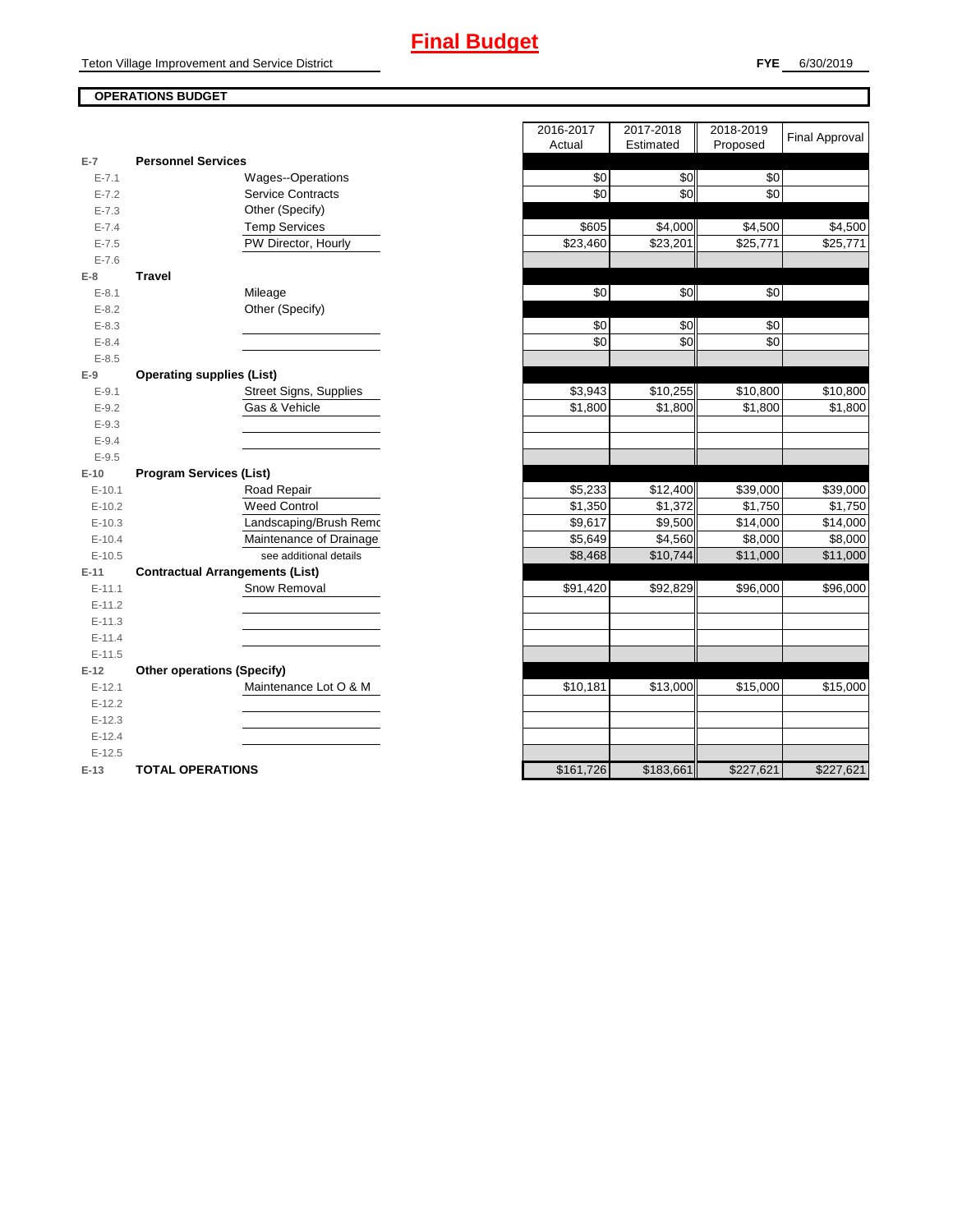Teton Village Improvement and Service District

# **INDIRECT COSTS BUDGET**

| <b>PIODOSEG</b> |
|-----------------|
|                 |
| \$500<br>\$500  |
| \$169<br>\$500  |
| \$0<br>\$0      |
|                 |
| \$400<br>\$400  |
|                 |
|                 |
|                 |
| \$0<br>\$0      |
| \$0<br>\$0      |
| \$0<br>\$0      |
| \$0<br>\$0      |
| \$0             |
|                 |
|                 |
|                 |
|                 |
|                 |
| \$1,400         |
| \$0<br>\$1,069  |

|          |                               | 2016-2017<br>Actual | 2017-2018<br>Estimated | 2018-2019<br>Proposed | Final Approval |
|----------|-------------------------------|---------------------|------------------------|-----------------------|----------------|
| $E-14$   | Insurance                     |                     |                        |                       |                |
| $E-14.1$ | Liability                     | \$500               | \$500                  | \$500                 | \$500          |
| $E-14.2$ | <b>Buildings and vehicles</b> | \$0                 | \$169                  | \$500                 | \$500          |
| $E-14.3$ | Equipment                     | \$0                 | \$0                    | \$0                   |                |
| $E-14.4$ | Other (Specify)               |                     |                        |                       |                |
| $E-14.5$ | <b>Surety Bonds</b>           | \$400               | \$400                  | \$400                 | \$400          |
| $E-14.6$ |                               |                     |                        |                       |                |
| $E-14.7$ |                               |                     |                        |                       |                |
| $E-15$   | Indirect payroll costs:       |                     |                        |                       |                |
| $E-15.1$ | FICA (Social Security) taxes  | \$0                 | \$0                    | \$0                   |                |
| $E-15.2$ | <b>Workers Compensation</b>   | \$0                 | \$0                    | \$0                   |                |
| $E-15.3$ | <b>Unemployment Taxes</b>     | \$0                 | \$0                    | \$0                   |                |
| $E-15.4$ | Retirement                    | \$0                 | \$0                    | \$0                   |                |
| $E-15.5$ | Health Insurance              | \$0                 | \$0                    | \$0                   |                |
| $E-15.6$ | Other (Specify)               |                     |                        |                       |                |
| $E-15.7$ |                               |                     |                        |                       |                |
| $E-15.8$ |                               |                     |                        |                       |                |
| $E-15.9$ |                               |                     |                        |                       |                |
| $E-16$   | <b>Depreciation Expenses</b>  |                     |                        |                       |                |
| $E-17$   | <b>TOTAL INDIRECT COSTS</b>   | \$900               | \$1,069                | \$1,400               | \$1,400        |
|          |                               |                     |                        |                       |                |

#### **DEBT SERVICE BUDGET**

|         |                           | 2016-2017 | 2017-2018 | 2018-2019 |                |
|---------|---------------------------|-----------|-----------|-----------|----------------|
|         |                           | Actual    | Estimated | Proposed  | Final Approval |
| $D-1$   | <b>Debt Service</b>       |           |           |           |                |
| $D-1.1$ | Principal                 | \$0       | \$0       | \$0       |                |
| $D-1.2$ | Interest                  | \$0       | \$0       | \$0       |                |
| $D-1.3$ | Fees                      | \$0       | \$0       | \$0       |                |
| $D-2$   | <b>TOTAL DEBT SERVICE</b> | \$0       | \$0       | \$0       | \$0            |